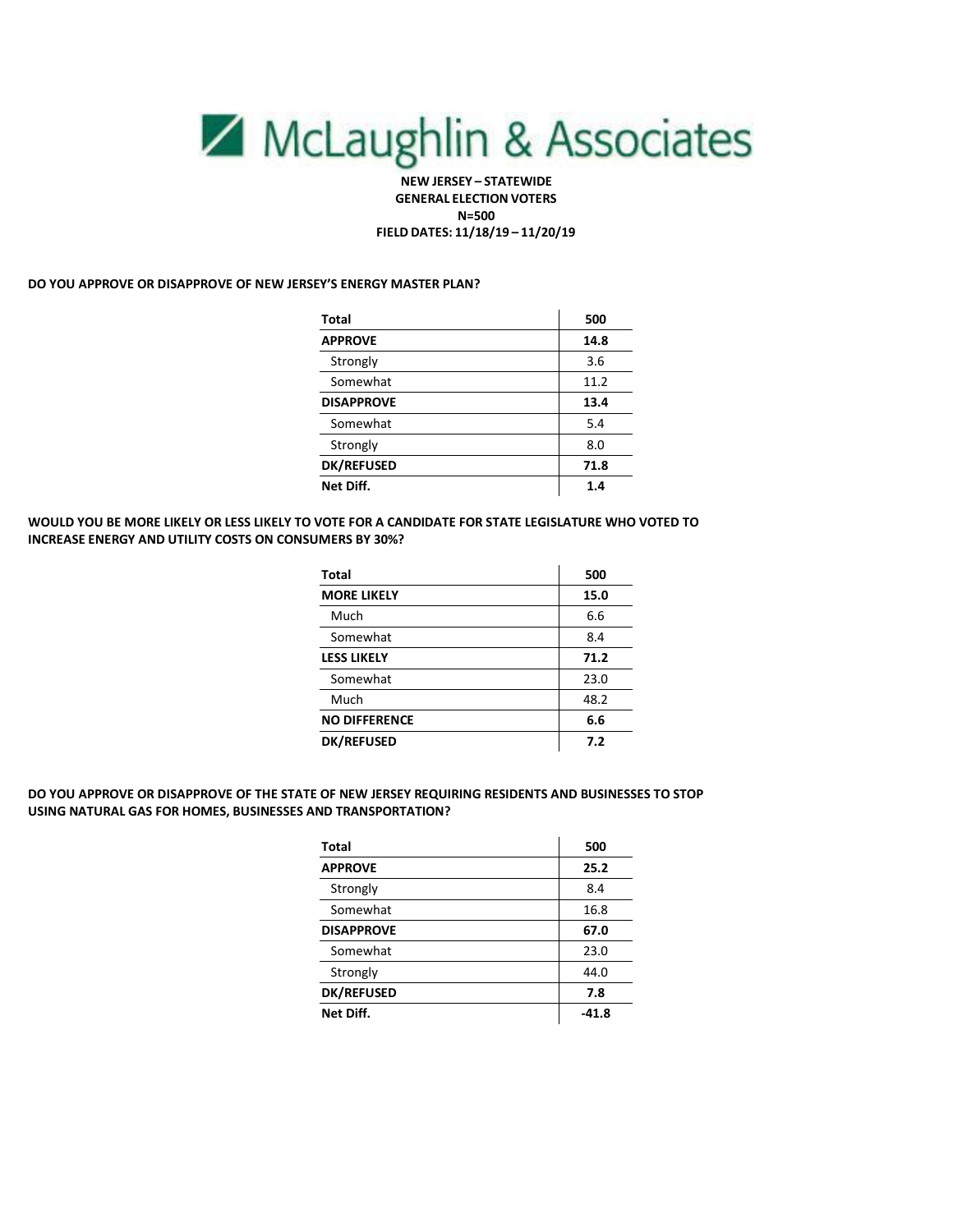**DO YOU APPROVE OR DISAPPROVE OF THE STATE OF NEW JERSEY REQUIRING RESIDENTS AND BUSINESSES TO STOP USING NATURAL GAS FOR HOMES, BUSINESSES AND TRANSPORTATION, AND REQUIRE THEM TO USE ELECTRIC FORMS OF ENERGY, WHICH IS MORE ENVIRONMENTALLY FRIENDLY?** 

| Total             | 500     |
|-------------------|---------|
| <b>APPROVE</b>    | 41.4    |
| Strongly          | 18.2    |
| Somewhat          | 23.2    |
| <b>DISAPPROVE</b> | 54.6    |
| Somewhat          | 18.8    |
| Strongly          | 35.8    |
| <b>DK/REFUSED</b> | 4.0     |
| Net Diff.         | $-13.2$ |

**THE STATE OF NEW JERSEY HAS RELEASED WHAT IS CALLED THE "ENERGY MASTER PLAN". THIS ENERGY MASTER PLAN SIGNIFICANTLY REGULATES ENERGY USAGE OVER THE NEXT 50 YEARS AND IS DESIGNED TO REDUCE CARBON EMISSIONS, REDUCE POLLUTION, AND IMPROVE AIR QUALITY AND WATER QUALITY IN NEW JERSEY. THIS ENERGY MASTER PLAN REQUIRES BUSINESSES AND RESIDENTS TO CUT EMISSIONS, CONVERT THEIR PROPERTIES FROM NATURAL GAS TO ELECTRIC POWER, AND REQUIRES TRANSPORTATION SERVICES TO 100% CONVERT FROM GAS AND FUEL TO ELECTRICITY. KNOWING THIS, DO YOU APPROVE OR DISAPPROVE OF NEW JERSEY'S PROPOSED ENERGY MASTER PLAN.**

| Total             | 500  |
|-------------------|------|
| <b>APPROVE</b>    | 48.2 |
| Strongly          | 22.2 |
| Somewhat          | 26.0 |
| <b>DISAPPROVE</b> | 46.0 |
| Somewhat          | 14.4 |
| Strongly          | 31.6 |
| <b>DK/REFUSED</b> | 5.8  |

 $\mathbf{r}$ 

**BETWEEN THE FOLLOWING TWO CHOICES, WHICH IS THE BEST LONG-RANGE ENERGY MANAGEMENT PLAN FOR THE STATE OF NEW JERSEY?**

> **1. THE STATE SHOULD REGULATE THE ENERGY, GAS AND ELECTRICITY INDUSTRIES AND FORCE THEM TO CUT EMISSIONS, BAN THE CONSTRUCTION OF NEW HOMES AND BUILDINGS THAT RELY ON NATURAL GAS, AND FULLY TRANSITION TO RENEWABLE SOURCES OF ELECTRICITY IN THE NEXT 50 YEARS, OR,**

**2. NEW JERSEY SHOULD ALLOW THE FREE MARKET ECONOMY TO GRADUALLY PHASE OUT NON-RENEWABLE ENERGIES AS TECHNOLOGY IMPROVES AND COSTS FOR RENEWABLE ENERGIES BECOME MORE AFFORDABLE.**

| <b>Total Answering</b>    | 500  |
|---------------------------|------|
| STATE SHOULD REG. ENERGY  | 38.4 |
| <b>FREE MARKET DECIDE</b> | 54.4 |
| <b>DK/REFUSED</b>         | 7.2  |

**THE STATE OF NEW JERSEY SHOULD ALLOW RESIDENTS TO CHOOSE HOW THEY WANT TO POWER THEIR HOMES, NOT FORCE A GOVERNMENT MANDATE ON ITS RESIDENTS.**

| Total             | 500  |
|-------------------|------|
| <b>AGREE</b>      | 74.4 |
| Strongly          | 58.0 |
| Somewhat          | 16.4 |
| <b>DISAGREE</b>   | 21.2 |
| Somewhat          | 12.2 |
| Strongly          | 9.0  |
| <b>DK/REFUSED</b> | 4.4  |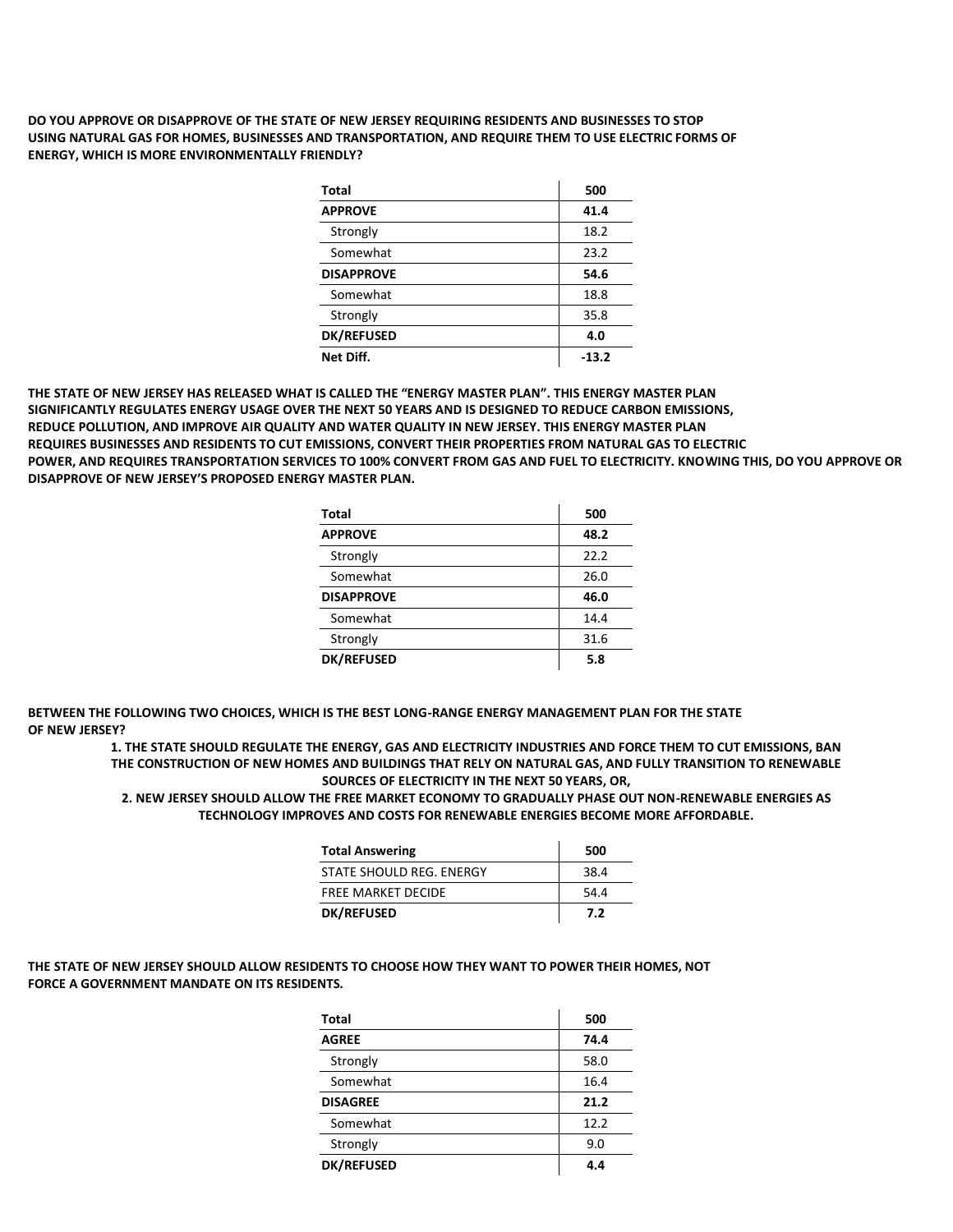**WHICH OF THE FOLLOWING BEST REPRESENTS YOU OPINION REGARDING NEW JERSEY'S ENERGY MASTER PLAN?**

**1. SUPPORTERS SAY THIS IS A GOOD PLAN BECAUSE IT WILL SERVE AS AN ENERGY ROAD MAP FOR THE STATE'S FUTURE, HELP IMPROVE THE ECONOMY AND MOST IMPORTANTLY, PROTECT THE ENVIRONMENT; WHILE ALSO REDUCING CARBON EMISSIONS AND FIGHTING CLIMATE CHANGE, OR,**

**2. OPPONENTS SAY THIS IS A BAD PLAN BECAUSE IT WILL ABOLISH ALL NATURAL GAS IN THE STATE AND FORCE EVERYONE IN THE STATE TO USE RENEWABLE ENERGY SOURCES WHICH WILL MAKE ENERGY AND UTILITY COSTS SKYROCKET. EXPERTS ALSO SAY THIS WILL MOST LIKELY LEAD TO ENERGY-SHORTAGES AND ROLLING BLACKOUTS IN NEW JERSEY.**

| <b>Total Answering</b> | 500  |
|------------------------|------|
| <b>GOOD PLAN</b>       | 42.8 |
| <b>BAD PLAN</b>        | 45.0 |
| <b>DK/REFUSED</b>      | 12.2 |

**THE STATE OF NEW JERSEY HAS RELEASED WHAT IS CALLED THE "ENERGY MASTER PLAN". THIS ENERGY MASTER PLAN DETAILS A ROADMAP ON HOW NEW JERSEY WILL MEET ITS ENERGY NEEDS OVER THE NEXT 50 YEARS. KNOWING THIS, IF YOU KNEW EACH OF THE FOLLOWING STATEMENTS WERE TRUE, WOULD EACH STATEMENT MAKE YOU MORE LIKELY OR LESS LIKELY TO SUPPORT NEW JERSEY'S ENERGY MASTER PLAN? IF IT WOULD MAKE NO DIFFERENCE, JUST SAY SO.** 

**THE ENERGY MASTER PLAN WILL DRIVE UP ELECTRIC AND UTILITY COSTS BY THOUSANDS OF DOLLARS FOR MIDDLE CLASS HOMEOWNERS, AS WELL AS SMALL BUSINESS OWNERS.** 

| <b>Total</b>         | 500   |
|----------------------|-------|
| <b>MORE LIKELY</b>   | 20.8  |
| Much                 | 12.2  |
| Somewhat             | 8.6   |
| <b>LESS LIKELY</b>   | 60.2  |
| Somewhat             | 21.6  |
| Much                 | 38.6  |
| <b>NO DIFFERENCE</b> | 14.0  |
| <b>DK/REFUSED</b>    | 5.0   |
| Net Diff.            | -39.4 |

**GOVERNOR MURPHY IS TRYING TO PASS THE ENERGY MASTER PLAN, BUT HIS ADMINISTRATION HAS REFUSED TO RELEASE HOW MUCH IT WILL COST THE STATE, PRIVATE BUSINESSES, RESIDENTS AND TAXPAYERS.** 

| Total                | 500   |
|----------------------|-------|
| <b>MORE LIKELY</b>   | 18.4  |
| Much                 | 10.2  |
| Somewhat             | 8.2   |
| <b>LESS LIKELY</b>   | 59.6  |
| Somewhat             | 18.4  |
| Much                 | 41.2  |
| <b>NO DIFFERENCE</b> | 17.8  |
| <b>DK/REFUSED</b>    | 4.2   |
| Net Diff.            | -41.2 |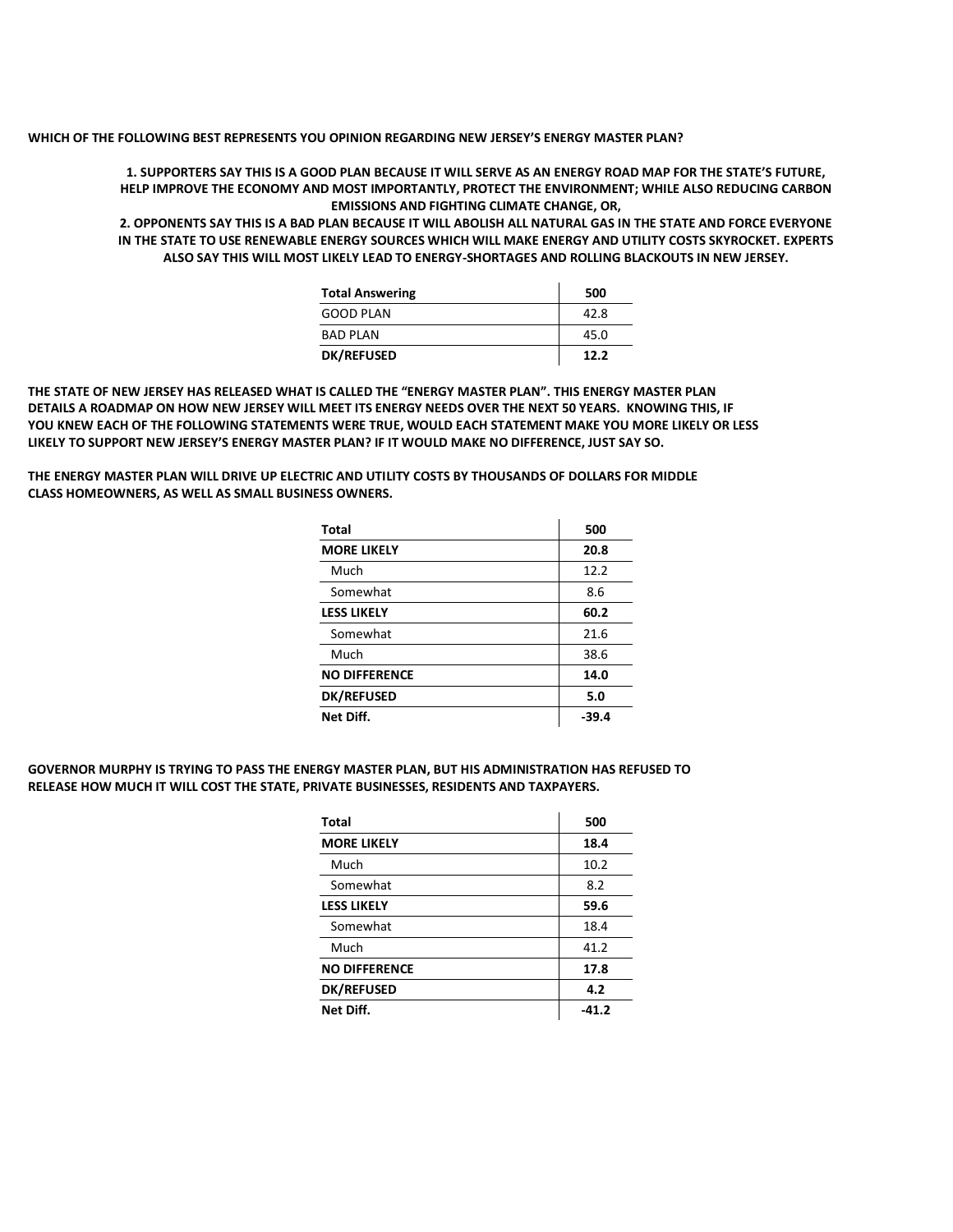# **THE ENERGY MASTER PLAN IS A JOBS KILLER THAT WILL MAKE IT UNAFFORDABLE FOR SMALL BUSINESSES AND COMPANIES TO STAY IN NEW JERSEY.**

| <b>Total</b>         | 500     |
|----------------------|---------|
| <b>MORE LIKELY</b>   | 23.2    |
| Much                 | 14.6    |
| Somewhat             | 8.6     |
| <b>LESS LIKELY</b>   | 54.6    |
| Somewhat             | 20.0    |
| Much                 | 34.6    |
| <b>NO DIFFERENCE</b> | 17.2    |
| <b>DK/REFUSED</b>    | 5.0     |
| Net Diff.            | $-31.4$ |

#### **NEW JERSEY'S ENERGY MASTER PLAN BANS THE CONSTRUCTION OF NEW HOMES AND BUILDINGS THAT RELY ON NATURAL GAS, WHICH WOULD SIGNIFICANTLY DRIVE UP THE COST OF HOMEOWNERSHIP IN NEW JERSEY.**

| <b>Total</b>         | 500     |
|----------------------|---------|
| <b>MORE LIKELY</b>   | 25.2    |
| Much                 | 12.6    |
| Somewhat             | 12.6    |
| <b>LESS LIKELY</b>   | 55.4    |
| Somewhat             | 18.0    |
| Much                 | 37.4    |
| <b>NO DIFFERENCE</b> | 14.8    |
| <b>DK/REFUSED</b>    | 4.6     |
| Net Diff.            | $-30.2$ |

#### **WHILE MANY ENVIRONMENTALISTS AGREE WE NEED AN ENERGY MASTER PLAN, THEY BELIEVE GOVERNOR MURPHY'S PLAN IS NOT WORKABLE AND COULD ACTUALLY MAKE OUR ENVIRONMENT WORSE.**

| <b>Total</b>         | 500     |
|----------------------|---------|
| <b>MORE LIKELY</b>   | 24.8    |
| Much                 | 14.6    |
| Somewhat             | 10.2    |
| <b>LESS LIKELY</b>   | 52.6    |
| Somewhat             | 21.2    |
| Much                 | 31.4    |
| <b>NO DIFFERENCE</b> | 15.2    |
| <b>DK/REFUSED</b>    | 7.4     |
| Net Diff.            | $-27.8$ |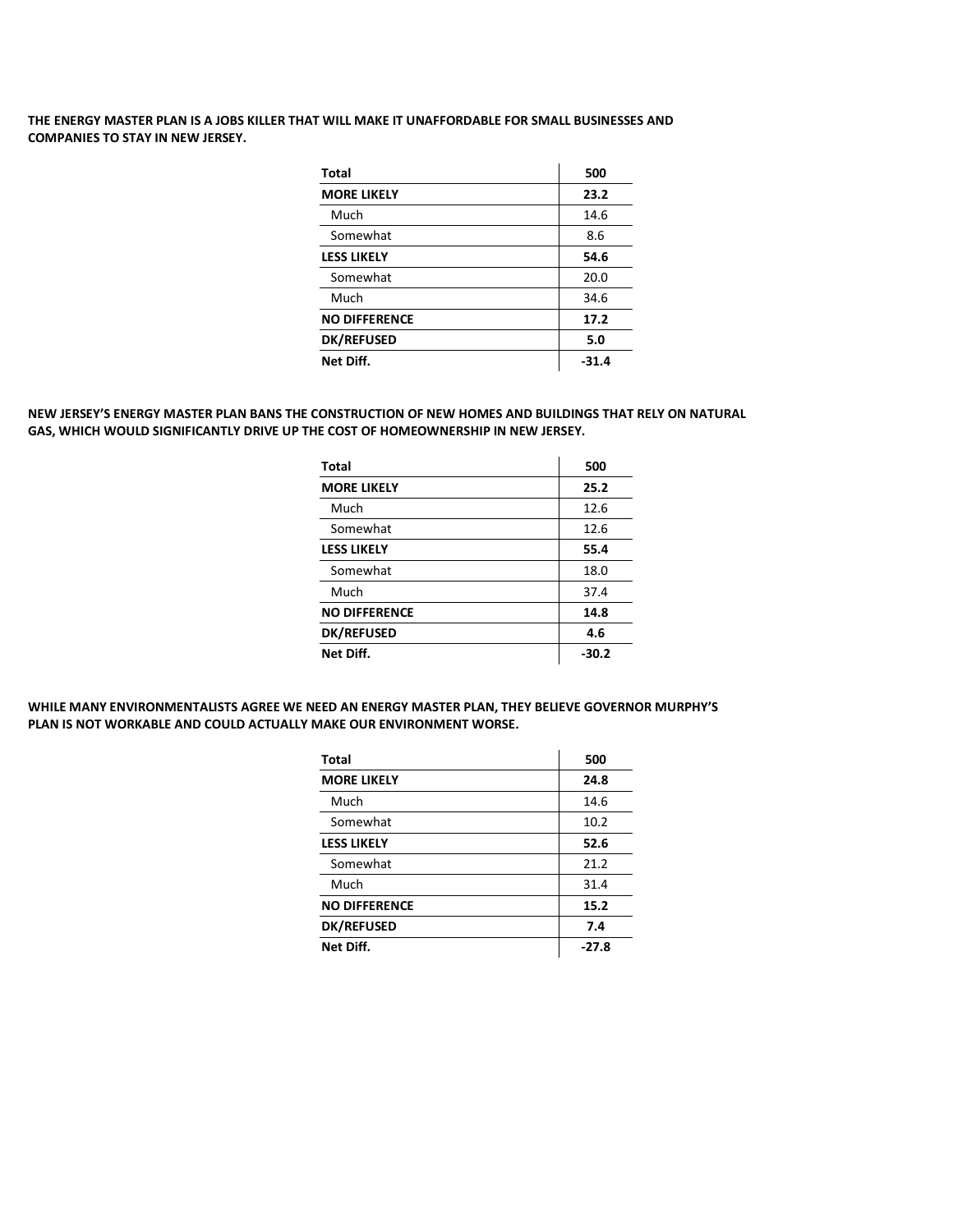# **NOW, AFTER HAVING HEARD EVERYTHING HERE TODAY, DO YOU APPROVE OR DISAPPROVE OF NEW JERSEY'S ENERGY MASTER PLAN?**

| <b>Total</b>      | 500  |
|-------------------|------|
| <b>APPROVE</b>    | 37.0 |
| Strongly          | 11.4 |
| Somewhat          | 25.6 |
| <b>DISAPPROVE</b> | 52.6 |
| Somewhat          | 16.4 |
| Strongly          | 36.2 |
| <b>DK/REFUSED</b> | 10.4 |

| <b>OPINION RATINGS</b> |                          |                     |                         |
|------------------------|--------------------------|---------------------|-------------------------|
| <b>Total</b>           | <b>CLEAN NATURAL GAS</b> | <b>CLEAN ENERGY</b> | <b>RENEWABLE ENERGY</b> |
| <b>FAVORABLE</b>       | 81.6                     | 85.4                | 87.8                    |
| Very                   | 51.0                     | 63.6                | 63.4                    |
| Somewhat               | 30.6                     | 21.8                | 24.4                    |
| <b>UNFAVORABLE</b>     | 10.8                     | 6.6                 | 4.6                     |
| Somewhat               | 6.8                      | 3.0                 | 2.0                     |
| Very                   | 4.0                      | 3.6                 | 2.6                     |
| <b>NO OPINION</b>      | 6.2                      | 7.0                 | 6.2                     |
| <b>NEVER HEARD OF</b>  | 1.4                      | 1.0                 | 1.4                     |
| Net Diff.              | 70.8                     | 78.8                | 83.2                    |

#### **PLEASE TELL ME WHETHER YOU WOULD SUPPORT OR OPPOSE USING EACH OF THE FOLLOWING FUELS AS A SOURCE TO GENERATE ENERGY AND ELECTRICITY IN NEW JERSEY?**

| Total             | <b>SOLAR</b> | <b>RENEWABLE</b><br><b>ENERGY</b> | <b>CLEAN NATURAL</b><br><b>GAS</b> | <b>WIND</b> | <b>NUCLEAR</b> | <b>HYDRAULIC</b><br><b>FRACKING</b> |
|-------------------|--------------|-----------------------------------|------------------------------------|-------------|----------------|-------------------------------------|
| <b>SUPPORT</b>    | 90.2         | 88.2                              | 84.6                               | 82.2        | 48.4           | 24.0                                |
| Strongly          | 74.4         | 66.2                              | 55.2                               | 66.4        | 21.4           | 10.8                                |
| Somewhat          | 15.8         | 22.0                              | 29.4                               | 15.8        | 27.0           | 13.2                                |
| <b>OPPOSE</b>     | 8.2          | 6.6                               | 12.2                               | 14.4        | 47.2           | 61.0                                |
| Somewhat          | 4.2          | 4.4                               | 7.8                                | 5.2         | 15.4           | 11.2                                |
| Strongly          | 4.0          | 2.2                               | 4.4                                | 9.2         | 31.8           | 49.8                                |
| <b>DK/REFUSED</b> | 1.6          | 5.2                               | 3.2                                | 3.4         | 4.4            | 15.0                                |
| Net Diff.         | 82.0         | 81.6                              | 72.4                               | 67.8        | 1.2            | $-37.0$                             |

# **BEING AS SPECIFIC AS YOU CAN, WHAT ARE THE ONE OR TWO THINGS THAT YOU WOULD LIKE TO SEE WHEN IT COMES TO IMPROVING NEW JERSEY'S INFRASTRUCTURE?**

| Total                 | 500  |
|-----------------------|------|
| ROADS/BRIDGES         | 53.0 |
| <b>HIGHWAYS</b>       | 10.2 |
| PUBLIC TRANSPORTATION | 9.0  |
| <b>ENERGY LINES</b>   | 6.4  |
| <b>TAXES</b>          | 6.0  |
| <b>TRAFFIC</b>        | 5.6  |
| <b>POTHOLES</b>       | 4.2  |
| AFFORDABLE TRANSIT    | 4.0  |
| PUBLIC INFRASTRUCTURE | 3.4  |
| SCHOOLS/EDUCATION     | 2.4  |
| <b>DK/REFUSED</b>     | 17.8 |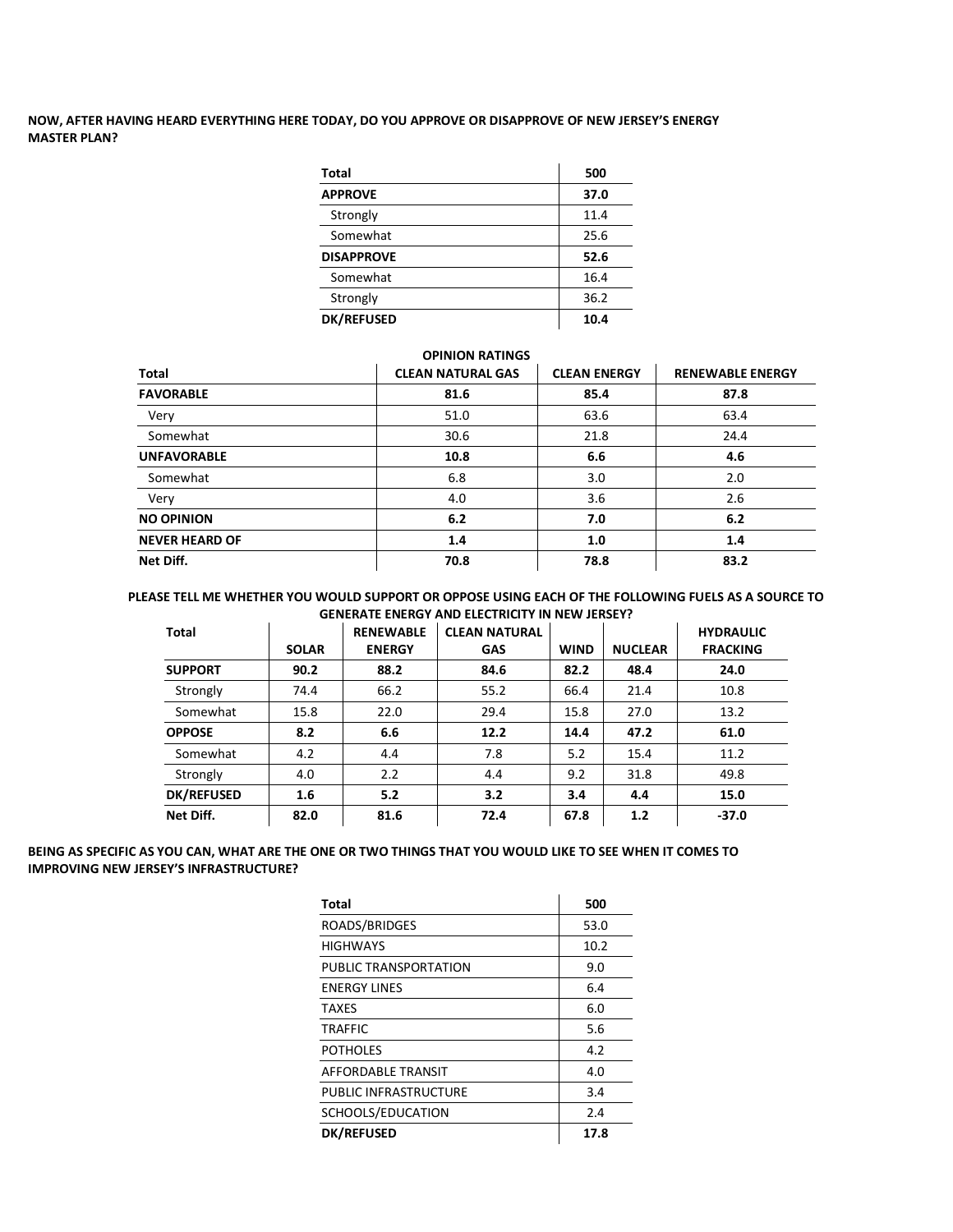# **REGARDING THE ISSUE OF ELECTRICITY AND UTILITIES IN NEW JERSEY, WHICH ONE OF THE FOLLOWING CONCERNS IS MOST IMPORTANT TO YOU?**

# **1. COSTS AND AFFORDABILITY OF ELECTRICITY**

**2. ENVIRONMENTAL IMPACTS OF ELECTRICITY, OR,**

#### **3. RELIABILITY AND CONVENIENCE OF ELECTRICITY**

| <b>Total Answering</b>  | 500  |
|-------------------------|------|
| COST & AFFORDABLE ELEC. | 41.2 |
| ENVIRON. IMPACTS/ELEC.  | 28.8 |
| RELIABLE & CONV./ELEC.  | 28.6 |
| <b>DK/REFUSED</b>       | 1.4  |

# **GENERALLY SPEAKING, WOULD YOU SAY YOUR ELECTRICITY RATES ARE TOO HIGH, FAIRLY REASONABLE, OR TOO LOW?**

| <b>Total Answering</b>   | 500  |
|--------------------------|------|
| TOO HIGH                 | 35.8 |
| <b>FAIRLY REASONABLE</b> | 61.2 |
| TOO LOW                  | 1.0  |
| <b>DK/REFUSED</b>        | 2.0  |

#### **DO YOU AGREE OR DISAGREE WITH THE FOLLOWING STATEMENTS?**

#### **WHILE RENEWABLE SOURCES OF ELECTRICITY, SUCH AS SOLAR AND WIND, ARE A GOOD LONG-TERM GOAL, THEY ARE TOO EXPENSIVE AND WE CANNOT AFFORD TO FULLY CONVERT TO RENEWABLE ENERGY SOURCES IN THE NEXT FEW YEARS.**

| <b>Total</b>      | 500  |
|-------------------|------|
| <b>AGREE</b>      | 46.2 |
| Strongly          | 28.8 |
| Somewhat          | 17.4 |
| <b>DISAGREE</b>   | 47.6 |
| Somewhat          | 19.6 |
| Strongly          | 28.0 |
| <b>DK/REFUSED</b> | 6.2  |
| Net Diff.         | -1.4 |

#### **DO YOU AGREE OR DISAGREE WITH THE FOLLOWING STATEMENT? "IN ADDITION TO IMPROVING INFRASTRUCTURE THROUGHOUT NEW JERSEY, SUCH AS ROADS, HIGHWAYS AND BRIDGES, WE MUST ALSO IMPROVE OUR ENERGY INFRASTRUCTURE TO ENSURE RESIDENTS AND BUSINESSES HAVE ACCESS TO CLEAN, AFFORDABLE ELECTRICITY."**

| Total             | 500  |
|-------------------|------|
| <b>AGREE</b>      | 92.6 |
| Strongly          | 73.8 |
| Somewhat          | 18.8 |
| <b>DISAGREE</b>   | 6.4  |
| Somewhat          | 3.4  |
| Strongly          | 3.0  |
| <b>DK/REFUSED</b> | 1.0  |
| Net Diff.         | 86.2 |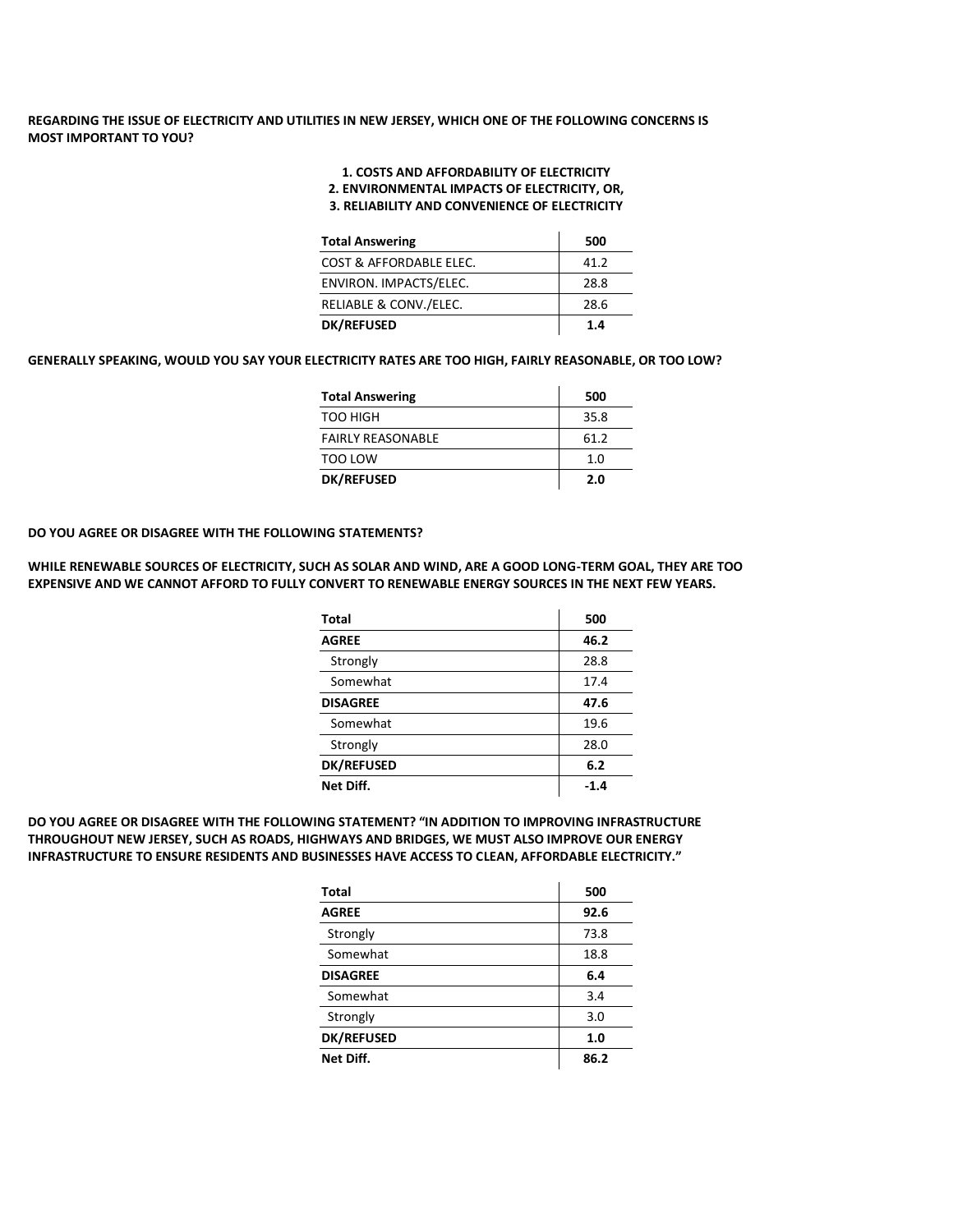# **DO YOU SUPPORT OR OPPOSE BUILDING MORE NATURAL GAS POWER PLANTS IN NEW JERSEY?**

| Total             | 500  |
|-------------------|------|
| <b>SUPPORT</b>    | 53.8 |
| Strongly          | 23.0 |
| Somewhat          | 30.8 |
| <b>OPPOSE</b>     | 36.4 |
| Somewhat          | 18.6 |
| Strongly          | 17.8 |
| <b>DK/REFUSED</b> | 9.8  |
| Net Diff.         | 17.4 |

# **DO YOU SUPPORT OR OPPOSE INCREASING ELECTRICITY PRODUCTION BY BUILDING MORE ENERGY PLANTS IN NEW JERSEY?**

| <b>Total</b>      | 500  |
|-------------------|------|
| <b>SUPPORT</b>    | 50.2 |
| Strongly          | 25.2 |
| Somewhat          | 25.0 |
| <b>OPPOSE</b>     | 33.0 |
| Somewhat          | 18.4 |
| Strongly          | 14.6 |
| <b>DK/REFUSED</b> | 16.8 |
| Net Diff.         | 17.2 |

# **WITH WHICH POLITICAL PARTY ARE YOU REGISTERED?**

| Total                    | 500  |
|--------------------------|------|
| <b>REPUBLICAN</b>        | 27.6 |
| <b>DEMOCRAT</b>          | 45.4 |
| <b>INDEPENDENT/OTHER</b> | 25.2 |
| Independent              | 21.6 |
| Other                    | 3.6  |
| <b>DK/REFUSED</b>        | 1.8  |

# **IF YOU WERE TO LABEL YOURSELF, WOULD YOU SAY YOU ARE A LIBERAL, A MODERATE, OR A CONSERVATIVE IN YOUR POLITICAL BELIEFS?**

| <b>Total</b>        | 500  |
|---------------------|------|
| <b>LIBERAL</b>      | 29.4 |
| Very                | 17.0 |
| Somewhat            | 12.4 |
| <b>MODERATE</b>     | 36.8 |
| <b>CONSERVATIVE</b> | 29.4 |
| Somewhat            | 15.2 |
| Very                | 14.2 |
| <b>DK/REFUSED</b>   | 44   |